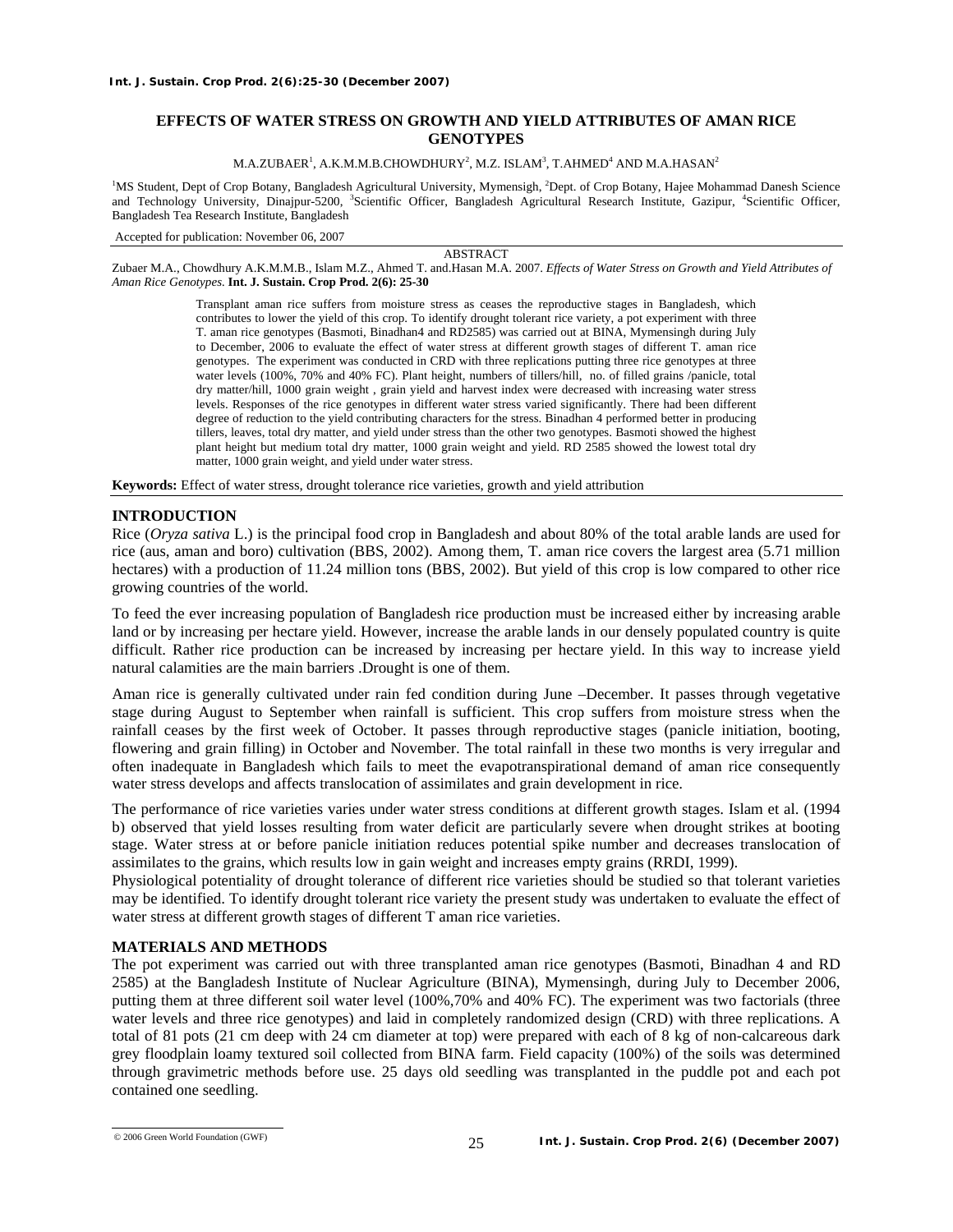Three water levels were maintained until maturity adding required amount of water. Measured amount of water for (100% FC) was multiplied by 1.00, 0.7 and 0.40 to know their amount of water required to maintain 100% FC, 70% FC and 40%FC, respectively. The pots were placed under polythene sheet. The pots were fertilized with cow dung 40g/pot, urea 1.72g/pot,TSP 1.44 g/pot, MP 0.8g/pot corresponding to 15 ton/ha cow-dung, 215 kg urea/ha, 180 kg TSP/ha and100kg MP/ha. All TSP, MP and one- third of the Urea were applied as basal dose. The remaining two third of the Urea were applied in two equal splits in each pot at 30 and 50 days after transplanting (DAT). Other intercultural operations were done as and when necessary.

Data on some morphological parameters such as plant height, no. of tillers/ hill, no. of leaves/ hill, leaf area/ hill and total dry matter/hill were recorded at booting (81 DAT) flowering (94DAT) and maturity stage from 27 pots in each stage out of 81 pots. Yield attributes and yield were recorded at maturity only.

The data were analyzed statistically following MSTAT-C computer (soft ware) packages and the mean differences were adjusted by Duncan's Multiple Range Test (DMRT) (Gomej &Gomej, 1984).

#### **RESULT AND DISCUSSION**

## *Plant height*

The interaction effect of different soil moisture levels and rice genotypes on plant height at booting, flowering and maturity stages was found significant at 1% level (Table 1). At booting stage, the highest plant was found at 100% FC (139.2 cm) followed by 70%FC and the shortest plant was found at 40% FC (117.1 cm) in all rice genotypes. The flowering and maturity stage showed the similar pattern of plant height. Among the genotypes, the highest plant height was observed in Basmoti followed by Binadhan 4 and RD 2585 at all growth stages (Table 1). At booting stage, the highest plant height(164.0 cm) was observed in the treatment combination of Basmoti X 100% FC which is statistically similar to Basmoti X70% FC (160.3 cm) which was followed by the treatment combination Binadhan 4X 100% FC(152.9) . But RD 2585X40% FC showed the shortest plant (88.0 cm). The flowering and maturity stages also showed more or less similar pattern in plant height (Table1).The results indicate that plant height decreased with increasing soil moisture stress. It might be due to inhibition of cell division or cell enlargement under water stress. Variation in plant height among the genotypes also indicates that different genotypes had different water requirement.

### *Number of tillers per hill*

Soil moisture level and genotypes interacted significantly on number of tillers per hill. At all growing stages (booting, flowering and maturity), the highest number tillers per hill were obtained from 100% FC and the lowest number of tillers per hill was obtained from 40% FC. Number of tillers / hill varies due to different genotypes. Binadhan 4 produced the highest number of tillers per hill, Basmoti and RD 2585 produced the medium and the lowest number of tillers per hill, respectively. At booting, flowering and maturity stages, the highest number of tillers was observed the treatment combination of Binadhan 4X 100% FC showed significantly the lowest number of tillers per hill.

The results showed that the number of tiller per hill was decreased with decreased soil moisture level. Reduced tiller production under lower soil moisture levels might be the fact that under water stress, plants were not able to produce enough assimilates for inhibited photosynthesis. It might be also happened for less amount of water uptake to prepare sufficient food and inhibition of cell division of meristematic tissue. The results agree with Murty(1987), Castilo(1987), Cruz *et al* (1986), IRRI (1974) and Islam *et al* (1994 a) .

#### *Number of leaves per hill*

The number of leaves per hill varied significantly under different moisture levels (Table1). At booting (106.8), flowering (85) and maturity (58.11) stage, the highest number of leaves was found in 100% FC. The number decreased gradually with increasing soil moisture stress and 40%FC produced the lowest number of leaves per hill in all growing stages.

At booting stage, Binadhan 4 produced the highest number of leaves per hill (100.40) followed by Basmoti (91.11) and RD 2585 (80.11). Also at another two stages, Binadhan 4 produced the highest number of leaves per hill followed by Basmoti RD 2585.

The treatment combination Binadhan 4 X1k00 %FC produced the highest number of leaves per hill and the RD l2585 X 40% FC produced the lowest number at booting, flowering and maturity stages. Water stress might inhibit photosynthesis and produce less amount of assimilates which resulted in lower number of leaves. The results of the experiment are in agreement with Hossain (2001). The results also indicate that different genotypes had different requirements for leaf production.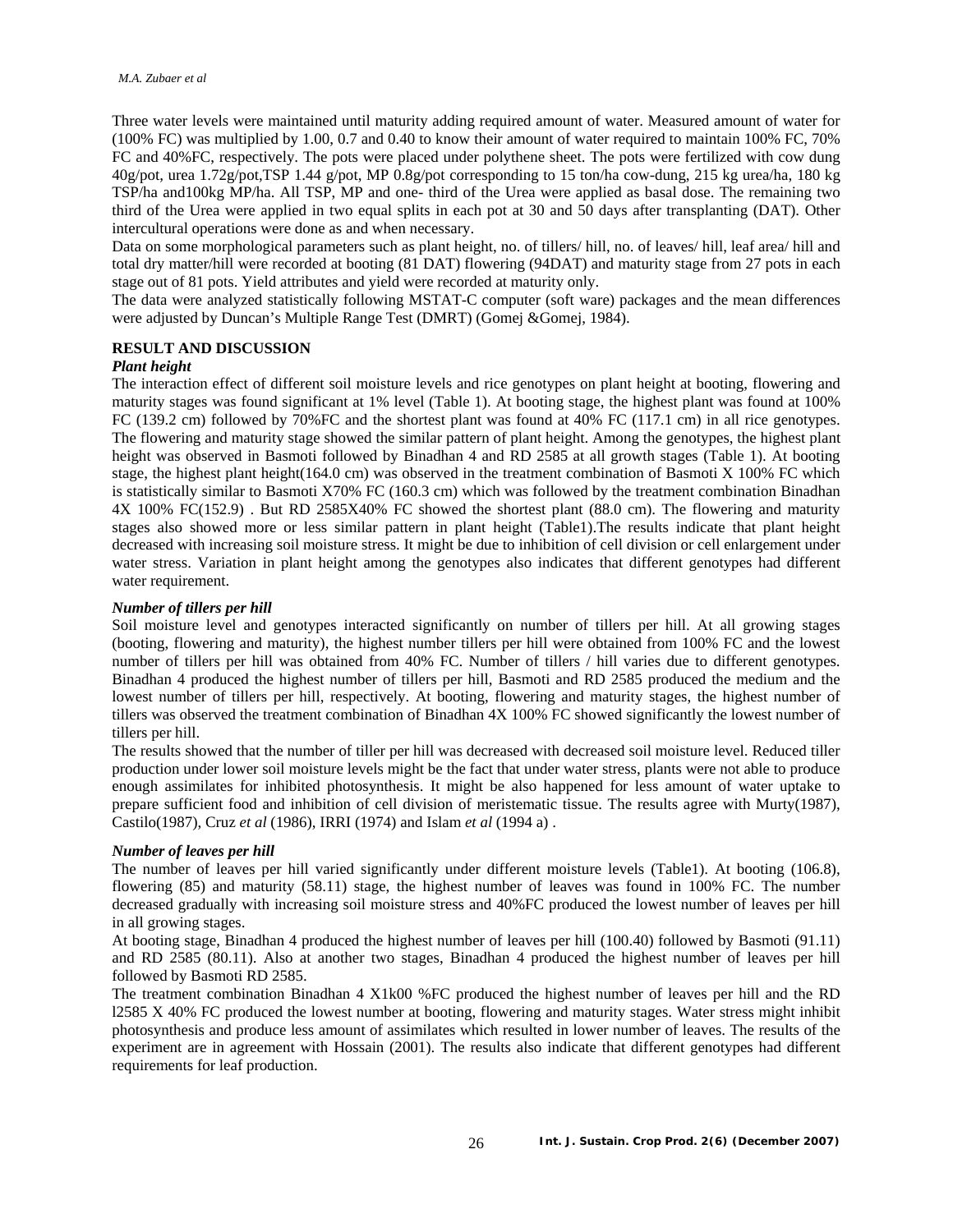### *Leaf area per hill*

The interaction effect of different moisture levels and rice genotype of leaf area per hill at all growth stages was significant (Table 2). At booting stage, the highest leaf area was found at 100% FC in all the rice genotypes. The leaf area was reduced with the reduction of moisture levels but the degree reduction was higher in Basmoti (14.7 for 70%FC and 53.2% for 40%FC) cm. RD 2585 than in Binadhan 4 (5.6% for 70%FC and 43.4% for 40% FC). At flowering and maturity stages, similar trend were found for producing leaf area per hill. The results also showed that the flowering stage more critical than other stages. Reduced soil moisture levels produced lower leaf area; it might be due to inhibition of cell division of meristematic tissue under water starved condition. The results of the experiment are in agreement with Aggarwall and Kodundal (1988), and Hossain (2001).

### *Total dry matter per hill*

Different moisture levels and rice genotypes interacted significantly for producing total dry matter per hill. Total dry matter per hill was maximum at 100% FC followed by 70%FC and it was lowest at 40% FC in all the rice genotype at all growing stages. So, total dry matter production was decreased with decreasing soil moisture levels. Decreased total dry matter under lower soil moisture might be due to inhibited photosynthesis. The results confirm with Hossain (2001). But the degree of reduction was different in different genotypes. At booting stage, it was higher for Basmoti (15.28% for 70% FC and 30.86% for 40% FC) and RD2585 (18.79% for 70%FC and40.21% for 40%FC) than for Binadhan 4 (11.82% for 70% and 27.27% for 40% FC). Flowering and maturity showed similar pattern in production total TDM. The results also showed that water stress affects more at flower and maturity stages than that at booting stages.

## **Number of filled grains per panicle**

Different soil moisture levels and rice genotypes interacted significantly in producing filled grains per panicle (Table 3). The highest number of filled grains per panicle was found at 100% FC followed by 70% FC and the lowest number of filled grains per panicle was observed at 40%FC in all the genotypes. As s whole the treatment combination, Binadhan 4 X 100% FC produced the highest number of filled grains per panicle and the lowest was obtained from the treatment combination, RD2585X 40%FC. The results showed that the number of filled grains per panicle decreased under lower soil moisture level but the degree of reduction in different genotypes did not indicate the tolerance level of the genotypes. Decreased filled grains per panicle under lower soil moisture levels might be due to inhibition of translocation of assimilate to the grains due to moisture stress. These results agree with Hossain (2001), O' Toole and Moya (1981).

#### *Number of unfilled grains per panicle*

The interaction effect of soil moisture levels and rice genotypes on the number of unfilled grains per panicle was significant (Table 3). In all the rice genotypes, number of unfilled grains was increased with reduced soil moisture levels. But the degree of increment was different in different genotypes. Binadhan 4 produced relatively more unfilled grain (33.13% for 70%FC and 77.21% for 40%FC) than Basmoti and RD 2585 under water stressed condition. Increased unfilled grains per panicle under lower soil moisture level might be due to inactive pollen grain for dryness, incomplete development o f pollen tube; insufficient assimilates production and its distribution to grains. The results agree with Hossain (2001), Yamboo and Ingram (1988), Begum (1990) and Islam et al (1994a).

### *Grain weight*

In all rice genotypes, the largest grain was found at 100% FC, followed by 70% FC, and the smallest was found at 40% FC. The results showed that 1000 grain weight was reduced with reduced soil moisture levels. Lower soil moisture might decrease translocation of assimilates to the grain which lowered grain size .But the degree of reduction in 1000 grain size weight was different in different genotypes. Percent reduction was lower in Binadhan 4 (4.14 to 6.37%) than in Basmoti (6.75to 12.5%) and RD 2585 (4.57 to 14.64%). Islam et al (1994b), RRDI (1999), O'Toole et al (1979) and Tsuda and Takami (1991) also stated that water stress reduced grain weight.

#### *Grain yield*

Different soil moisture levels and rice genotypes interacted significantly for grain yield per hill (Table 3). All the genotypes produced the highest grain yield per hill at 100% FC followed by 70% FC and the lowest yield per hill was obtained at 40%FC. So, it was observed that grain yield per hill decreased in decreasing soil moisture level. Reduced grain yield under lower soil moisture levels might be due to inhibition of photosynthesis and less translocation of assimilates towards grain due to soil moisture stress. The results also agree with Castilo et al (1987) and Hossain (2001).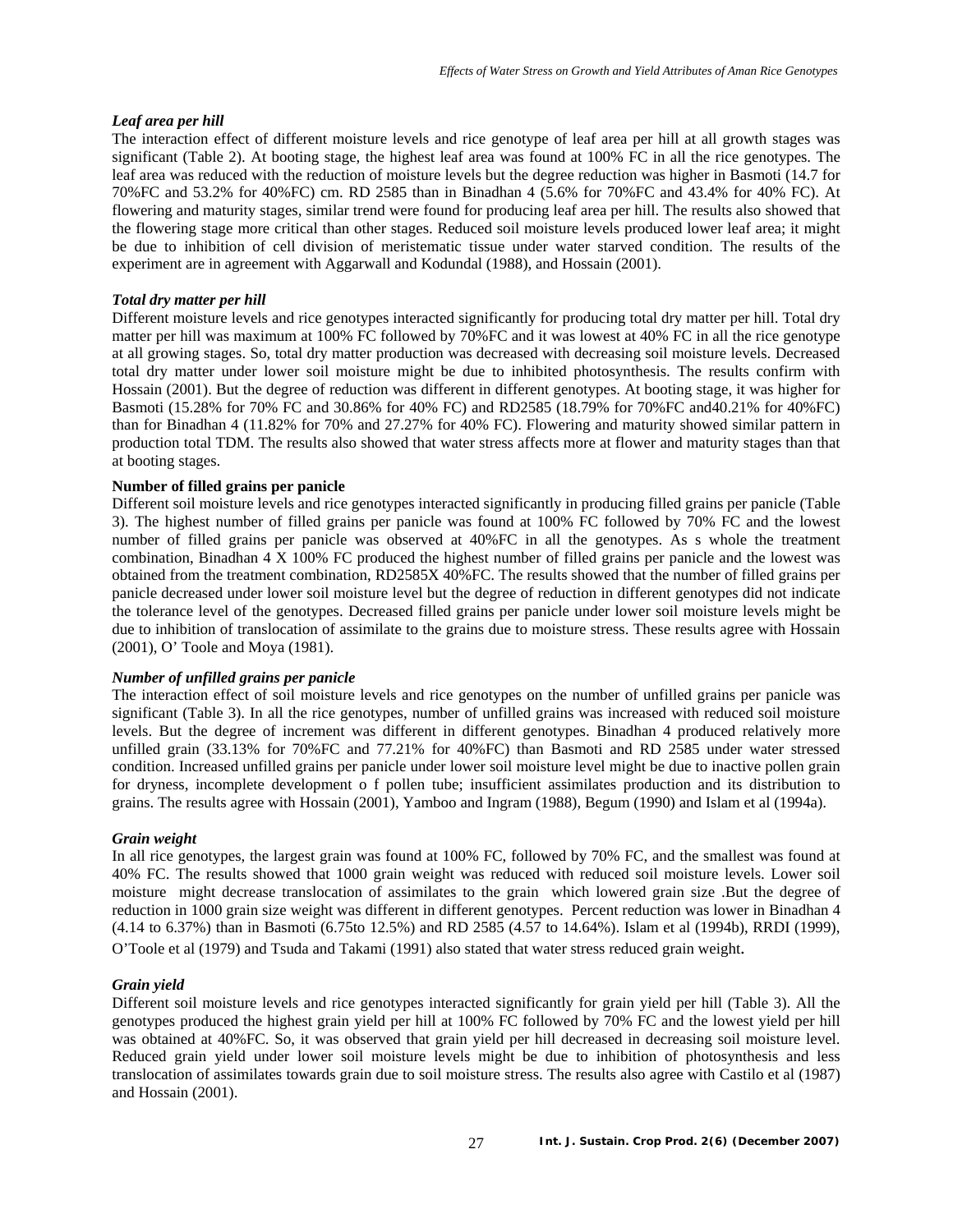The results also showed that the amount of reduction under lower moisture level was higher in Basmoti 926.25 to 53.08%) and RD 2585 (32.51 to 48.84%) than that in Binadhan 4 (20.74 to 45.34%).

### *Harvest index*

Harvest index was significantly influenced by the interaction effect of soil moisture level and rice genotype (Table 3). Harvest index of all rice genotypes was reduced with reduced moisture level. It might be due to the fact that water stress affects the translocation towards the grain. But the degree of reduction in HI value under lower moisture level was different in different genotypes. It was higher in Basmoti (13.15 to36.84%) and RD2585 (12.5 to 28.12%) than that in (11.11 to 20.0 %).

## **REFERENCES**

Aggarwall, P.K. and Kodundal, K.R.1988. Relative sensitivity of some physiological characeristics to plant water deficits in wheat. Plant Physiol. Biochem. 15(1): 161-168.

BBS (Bangladesh Bureau of Statistics). 2002. Statistical Pocketbook 2000, Bangladesh Bureau of Statistics Ministry of Planning, Bangladesh, Dhaka.

Begum, F.A. 1990. Effect of different levels of light and drought stress on individual spikelet filling in rice. Ph.D. Thesis, Univ. Phillippines, College Laguna, Phillippines.

Castilo, E.,Siopongco,J.,Buresh,R.J.,Ingram, K.T. and De Datta, S.K. 1987. Effect of nitrogen timing and water deficit on nitrogen dynamics and growth of lowland rice. IRRI Saturday, 7 November 1987. Los Banos, Laguna, Phillippines.

Cruz,R.T.; O'Toole, J.C.; Dingkuhn, M.; Yambao,E.M. and Thangaraj, M. 1986. Shoot and root response to water dficits in rainfed low rice. Aust. J. Plant Physiol. 13:567-575.

Gomez, K.A. and Gomez, A. A. 1984. Statistical procedures for Agriculture Research. Int. Rice Res. Inst. John Wiley and Sons, New York. p.139- 240.

Hossain, M.A. 2001. Growth and yield performance of some boro rice cultivars under different soil moisture regimes. M.S. Thesis, Dep. Crop Bot. Bangladesh Agric. Univ.,Mymensingh.

IRRI (International Rice Research Institute). 1974. Ann. Report for 1973. Loss Banos, Leguna, Philippines.

Islam, M. T.; Islam, M. T. and Salam, M.A. 1994a. Growth and yield performance of some rice genotypes under different soil moisture regimes. Bangladesh J. Trg. and Dev., 7(2): 57-62.

Islam, M. T.; Salam, M.A. and Kauser, M. 1994b. Effet of soil water stress at different growth stages of rice of yield components and yield. Progress. Agric, 5(20): 151-156.

Murty, K. S. 1987. Drought in relation to rainfed upland rice. J. Agric. Res. Kanpur, India. 2(1):1-8.

O'Toole, J.C. and Moya, T.B. 1981. Water deficit and yield in upland rice. Field Crops Res.(Netherlads)., 4(3): 247- 259.

O'Toole, J.C.; Chang, T. T. and Cruz, R. T. 1979. Leaf rolling and transpiration. Plant Sci., 16: 111-114.

RRDI (Rice Research and Development Institute). 1999. Netscape –Effect of water deficit. Dept. Agric., Batalagoda, Ibbagamuwa, Srilanka.

Tsuda, M. and Takami, S. 1991. Changing in heading date and panicle weight in rice subjected to water stress during the early stage of panicle development. Japanese J. Crop Sci, 60: 2-64.

Yambao, E. B. and Ingram, K. T. 1988. Drought stress index for rice. Philippines J. Crop Sci, 13(2): 105-111.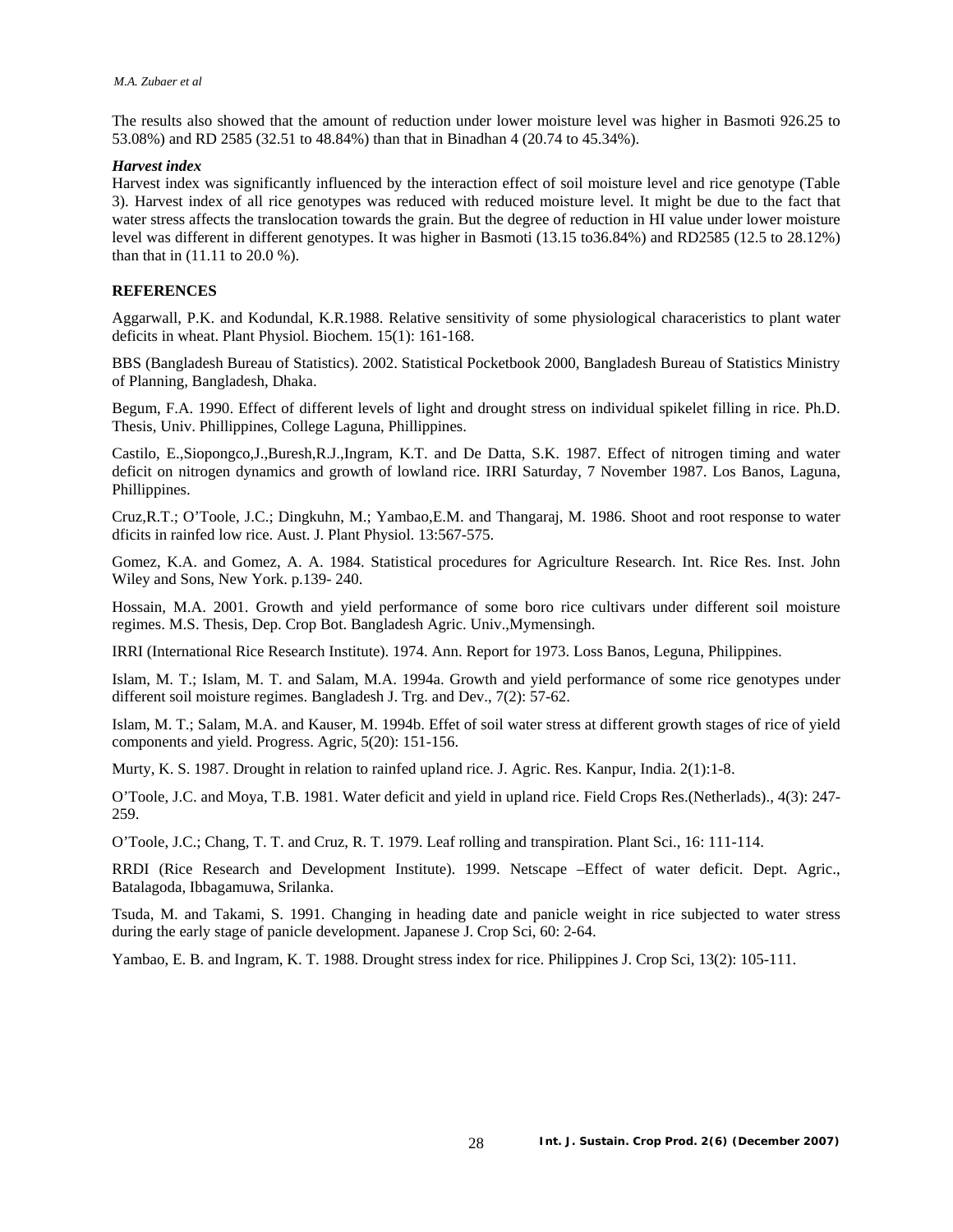| Genotypes                | Moisture<br>level<br>(% FC) | Plant height $(cm)$     |                     |                     |                    | Number of tiller/hill |                    | Number of leaves /hill  |                     |                    |  |
|--------------------------|-----------------------------|-------------------------|---------------------|---------------------|--------------------|-----------------------|--------------------|-------------------------|---------------------|--------------------|--|
|                          |                             | <b>Booting</b><br>stage | Flowerin<br>g stage | Maturity<br>stage   | Booting<br>stage   | Flowerin<br>g stage   | Maturity<br>stage  | <b>Booting</b><br>stage | Flowerin<br>g stage | Maturity<br>stage  |  |
| <b>Basmoti</b>           | 100                         | 164.0a                  | 170.00 a            | 166.00a             | 33.00c             | 35.00c                | 32.0c              | 101.30 b                | 91.67 b             | 53.00 b            |  |
|                          | 70                          | 160.3a                  | 163.90 b            | 159.30 <sub>b</sub> | 31.67 cd           | 34.00 cd              | 30.00 d            | 95.67 c                 | 81.00c              | 45.33c             |  |
|                          | 40                          | 133.7 d                 | 141.3 d             | 135.7 d             | 26.33 e            | 28.30 e               | 20.33 f            | 76.33 d                 | 63.33 d             | 36.67d             |  |
| Binadhan 4               | 100                         | 152.9 <sub>b</sub>      | 161.00 b            | 155.3 <sub>b</sub>  | 40.33a             | 43.30a                | 37.19a             | 119.3a                  | 97.67 a             | 68.33 a            |  |
|                          | 70                          | 145.0c                  | 152.30c             | 147.00c             | 38.00 <sub>b</sub> | 40.00 <sub>b</sub>    | 35.30 <sub>b</sub> | 102.7 <sub>b</sub>      | 81.33 c             | 62.67a             |  |
|                          | 40                          | 129.7 d                 | 131.70 f            | 124.9 e             | 30.00 d            | 32.50 d               | 25.90 e            | 79.33 d                 | 66.33 d             | 45.00c             |  |
| RD2585                   | 100                         | 100.7 e                 | 113.30 f            | 103.7 f             | 27.67e             | 28.10 e               | 24.30 e            | 99.67 bc                | 65.67d              | 53.00 <sub>b</sub> |  |
|                          | 70                          | 97.67 e                 | 102.70 g            | 98.00 g             | 24.33 f            | 26.07 f               | 21.12 f            | 81.33 d                 | 55.67 e             | $41.00$ cd         |  |
|                          | 40                          | 88.00 f                 | 92.010 h            | 89.70 h             | 18.67 g            | $20.61$ g             | 15.19 g            | 56.33 e                 | 40.33 e             | 36.00 d            |  |
| level of<br>significance |                             | 0.01                    | 0.01                | 0.01                | 0.01               | 0.01                  | 0.01               | 0.01                    | 0.01                | 0.01               |  |

Table 1: Effects of different moisture levels and genotypes on plant height and number of tillers per hill of T- aman rice

Table 2: Effects of different moisture levels and genotypes on leaf area and total dry matter / hill of T- aman rice

| Genotypes                | Moistur<br>e level<br>$(%$ (% FC) | leaf area / hill (cm $2$ ) |           |                 |           |                |           | Total dry matter / hill $(g)$ |           |                 |         |                |         |
|--------------------------|-----------------------------------|----------------------------|-----------|-----------------|-----------|----------------|-----------|-------------------------------|-----------|-----------------|---------|----------------|---------|
|                          |                                   | Booting stage              |           | Flowering stage |           | Maturity stage |           | Booting stage                 |           | Flowering stage |         | Maturity stage |         |
|                          |                                   | leaf area                  | Reduction | leaf            | Reduction | leaf area      | Reduction | Dry                           | Reduction | Drv             | Reducti | Dry            | reducti |
|                          |                                   |                            | $\%$      | area            | $\%$      |                | %         | matter                        | $\%$      | matter          | on %    | matter         | on %    |
| <b>Basmoti</b>           | 100                               | 40.67 b                    |           | 32.33 b         |           | 28.42 a        |           | 29.90c                        |           | 40.22c          |         | 48.33 b        |         |
|                          | 70                                | 34.68c                     | 14.7      | 21.09c          | 34.76     | 20.33c         | 28.46     | 25.33 f                       | 15.28     | 32.33 d         | 19.61   | 39.69 e        | 17.87   |
|                          | 40                                | 19.05 e                    | 53.2      | 15.10 d         | 53.3      | $11.33$ fg     | 60.13     | 20.67 h                       | 30.86     | 26.29 f         | 34.63   | 32.33 h        | 33.10   |
| Binadhan 4               | 100                               | 46.18a                     |           | 37.41 a         |           | 26.73a         |           | 36.67 a                       |           | 47.33 a         |         | 54.29 a        |         |
|                          | 70                                | $43.60$ ab                 | 5.6       | 28.99 b         | 22.5      | 22.52 b        | 15.57     | 32.33 b                       | 11.83     | 42.67 b         | 9.84    | 47.65c         | 12.23   |
|                          | 40                                | 26.16d                     | 43.4      | 20.95c          | 44.0      | 17.58 d        | 34.23     | 26.67 e                       | 27.27     | 31.43 d         | 33.59   | 36.67 f        | 32.45   |
| RD 2585                  | 100                               | 25.68d                     |           | 21.16c          |           | 20.66c         |           | 27.13d                        |           | 39.33c          |         | 43.67 d        |         |
|                          | 70                                | 18.59 ef                   | 27.6      | 14.67 $d$       | 30.67     | 12.17 f        | 41.09     | $22.03$ g                     | 18.79     | 29.07 e         | 26.08   | 34.33 g        | 21.38   |
|                          | 40                                | 13.35 f                    | 48.0      | 11.10d          | 47.54     | 10.17 g        | 50.77     | 16.22 i                       | 40.21     | $22.67$ g       | 42.36   | 29.33 i        | 32.83   |
| level of<br>significance |                                   | 0.01                       |           | 0.01            |           | 0.01           |           | 0.01                          |           | 0.01            |         | 0.01           |         |